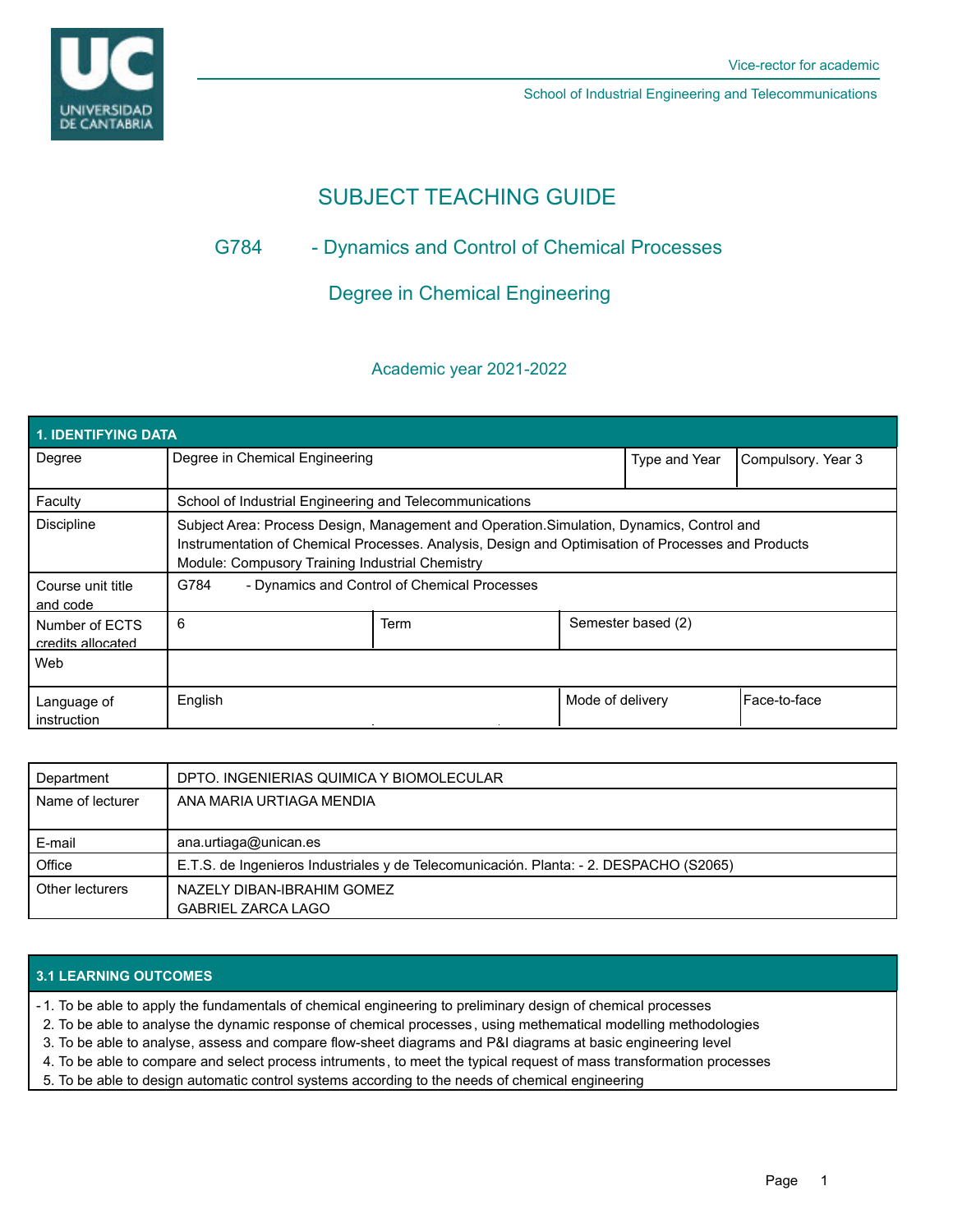

#### School of Industrial Engineering and Telecommunications

#### **4. OBJECTIVES**

Process control has become increasingly important in the process industries, since it is critical in the development of more flexible and more complex processes for manufacturing high added value products. Consequently, chemical engineers need to master this subject in order to be able to design and operate modern plants. The concepts of dynamics, feedback and stability are also important for understanding many complex systems of interest to chemical engineers, such as in bioengineering and in general processes in which transformation of matter occurs, emphasizing dynamic behavior, physical and empirical modeling, measurement and control technology, basic control concepts and advanced control strategies. The course provides an appropriate balance of dynamics and control theory and practice, the latter is developed through case studies and one mini group project.

Part I provides and introduction to process control and in-depth discussion of dynamic process modeling, based on basic principles of mass and energy conservation. Part II is concerned with the analysis of the dynamic (unsteady-state) behavior of processes. In addition, the important topics of empirical models and their development from plant data are presented. Finally, Part III addresses the fundamental concepts of feedback and feedforward control. The topics include an overview of the process instrumentation that is necessary to implement process control: chemical composition, pressure, temperature, flowrates, final control elements.

| <b>6. COURSE ORGANIZATION</b> |                                                                                                                                                                                                                                                                                                                                                                                                                                                                                                                                                                                           |  |  |  |
|-------------------------------|-------------------------------------------------------------------------------------------------------------------------------------------------------------------------------------------------------------------------------------------------------------------------------------------------------------------------------------------------------------------------------------------------------------------------------------------------------------------------------------------------------------------------------------------------------------------------------------------|--|--|--|
| <b>CONTENTS</b>               |                                                                                                                                                                                                                                                                                                                                                                                                                                                                                                                                                                                           |  |  |  |
|                               | Part One. Introduction to Process Control<br>1. Introduction to process control. Illustrative example - A blending process. Classification of Process Control<br><b>Strategies</b><br>2. Theoretical models of Chemical processes. General modeling principles for dynamic process models.<br>Representative examples                                                                                                                                                                                                                                                                     |  |  |  |
| $\overline{2}$                | Part Two. Dynamic behavior of processes<br>3. Linearization of non-linear models. Transfer function models. An illustrative example: a continuous blending system<br>4. Dynamic behavior of first-order and second-order processes<br>5. Dynamic response characteristics of more complicated processes: time delays, higher order systems, interacting<br>and non-interacting processes, multiple input-multiple output processes<br>6. Development of empirical models from process data                                                                                                |  |  |  |
| 3                             | Part Three. Feedback and feedforward control<br>7. Control system instrumentation. Sensors and transducers. Final control elements<br>8. Feedback control. Feedback controllers. Close loop transfer functions. Dynamic behavior and stability of close loop<br>response<br>9. PID controller design. Model - based design methods. Tuning relations based on integral error criterion. strategies<br>for the enhancement of PID control.<br>10. Feedforward and ratio control. Feedforward controller design based on dynamic models. Configurations for<br>feedforward-feedback control |  |  |  |